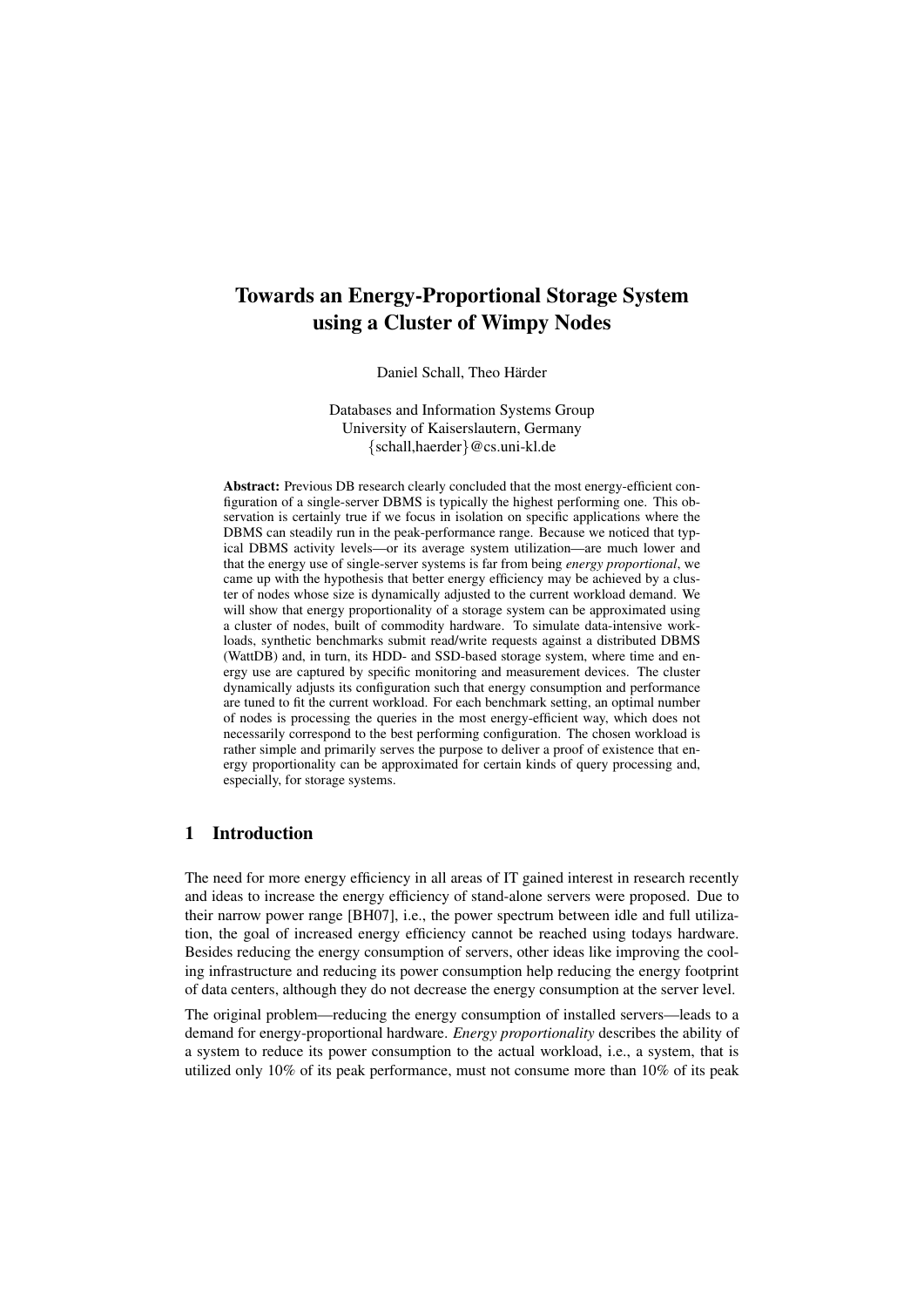power consumption. For specific applications, this goal can be approached by hardwareintrinsic properties, e.g., CPUs automatically entering sleep states or hard disks spinning down when idle. So far, automatically scaling systems down when idle—thus preventing high idle power consumption of todays servers—is the main focus of energy proportionality. Unfortunately, current hardware is not energy proportional for data-intensive applications as studies have shown (see [BH09]).

Several components such as CPUs are able to quickly change into sleep states, requiring less energy, when idle. Other components, especially the two main energy consumers of a DBMS, main memory and storage, exhibit bad energy characteristics. DRAM chips consume a constant amount of power—regardless of their use—and it is not possible to turn off unused memory chips in order to reduce energy consumption. Spinning down hard disks when idle conflicts with long transition times and results in slow query evaluation. For these reasons, such mechanisms are not very useful in case of DB applications where reference locality of data in large main-memory-resident DB buffers has to be preserved and low-latency accessibility of storage devices has to be guaranteed.

Todays servers are not energy efficient and approaches focusing on single machines cannot achieve energy proportional behavior either. This conclusion shifted the research focus from single-node approaches to clusters of servers, which appear more promising. Tsirogiannis et al. [THS10] observed in an extensive study based on empirical DBMS measurements that "*within a single node intended for use in scale-out (shared-nothing) architectures, the most energy-efficient configuration is typically the highest performing one*". In an independent study based on DBMS buffer management [OHS10], we came up at the same time with a similar conclusion concerning performance and energy efficiency of database systems and storage managers. Therefore, we want to improve energy efficiency of a DBMS by enabling the software side to explicitly power up/down resources as needed. Many clustered database systems exist, yet none has the ability to flexibly *scale up and down* in order to save energy.

We have shown in [SHK12] that real-world workloads usually do not stress database systems 24/7 with peak loads. Instead, the workloads alternate in patterns between high and near-idle utilization. But, database systems have to be tailored to the peak performance to satisfy incoming queries and potential users, i. e., customers. Therefore, database servers usually come with big DRAM buffers and a number of disks as external storage—both components that consume a lot of energy. The majority of these resources is only needed in rare time intervals to handle peak workloads. All other times, they lie waste, thereby substantially decreasing the overall energy efficiency of the server. During times of underutilization, overprovisioned components are not needed to satisfy the workload. By adjusting the database systems to the current workload's needs, i.e., making the system energy proportional, energy consumption could be lowered while still allowing the maximum possible performance.

This paper is structured as follows: Section 2 sketches WattDB and explains the power management algorithm. In Section 3, we describe the benchmarking model we used in this paper and explain our measurement setup for performance and energy consumption, before we discuss the results of our empirical benchmark runs in Section 4. Finally, we conclude and give an outlook in Section 5.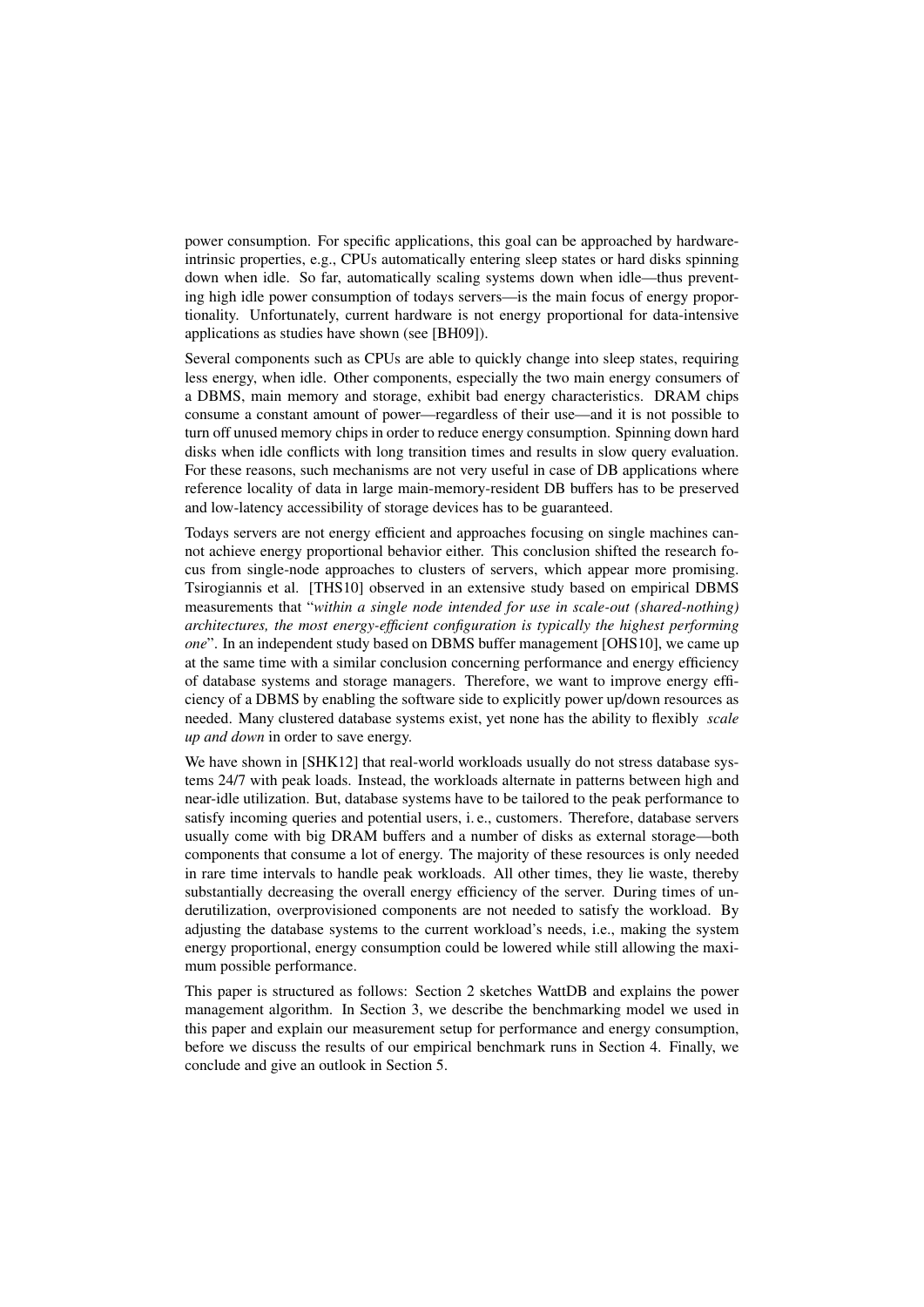# 2 The WattDB Approach

For the reasons outlined above, we raised the hypothesis whether or not overall energyefficiency optimization or energy-proportional system behavior could be better approached by a cluster of DB servers and redirected our work towards this research goal  $[GHP^+10]$ . Hence, we want to achieve optimal DBMS energy efficiency—independent of its level of activity. For this purpose, we use a cluster of wimpy (lightweight) nodes, which can be powered on and off individually, allowing the cluster to scale. By dynamically adjusting the number of nodes in the cluster, the overall performance and energy consumption can be tailored to the current workload.

Our research project [SH11] focused on approaching energy-proportional runtime behavior for database management. So far, a commercially available DBMS does not exist, which can dynamically support powering up and down the nodes of a server cluster. Therefore, we have decided to build *WattDB* as a research prototype from scratch. The system is still under development and does not yet provide a full-fledged query execution engine. By providing limited querying capabilities and a primary-key index for tables, WattDB keeps queries close to the data. For this reason, it is not necessary to ship data pages to remote locations, which would burden the rather high network latency with each page read/write request.

## 2.1 Cluster Hardware

The cluster hardware consists of identical nodes, interconnected by a Gigabit-Ethernet switch. Each node is equipped with 2 GB of DRAM, an Intel Atom CPU D510 and (optionally) two storage disks. The hardware components are chosen to balance processing power and I/O bandwidth, making the nodes Amdahl-balanced [SBH+10]. All components running at 100% utilization result in a peak power consumption of about 30 Watts, hence they are "wimpy", compared to typical DB servers. This is the reason for choosing commodity hardware which uses much less energy compared to server-grade components. For example, main memory consumes ∼2.5 Watts per DIMM module, whereas ECC memory, typically used in servers, consumes ∼10 Watts per DIMM. Likewise, our HDDs need less power than high-performance drives, which makes them more energy efficient.

By choosing commodity hardware with limited data bandwidth, Ethernet wiring is sufficient for interconnecting the nodes. Currently, we have up to ten nodes running in the cluster. The nodes are connected to the same ethernet segment and can all communicate with each other. The total power consumption of the cluster can be broken down to roughly 20 Watts for the backplane switch, connecting the nodes; another 23 Watts for each active node, and 2.5 Watts for standby nodes. Fully utilized nodes (disks and CPU) consume about 30 Watts, mostly accounted to the CPU, as the power consumption of the disk drives is more or less steady. Replacing the magnetic storage disks with SSDs does not affect the power consumption of the storage nodes.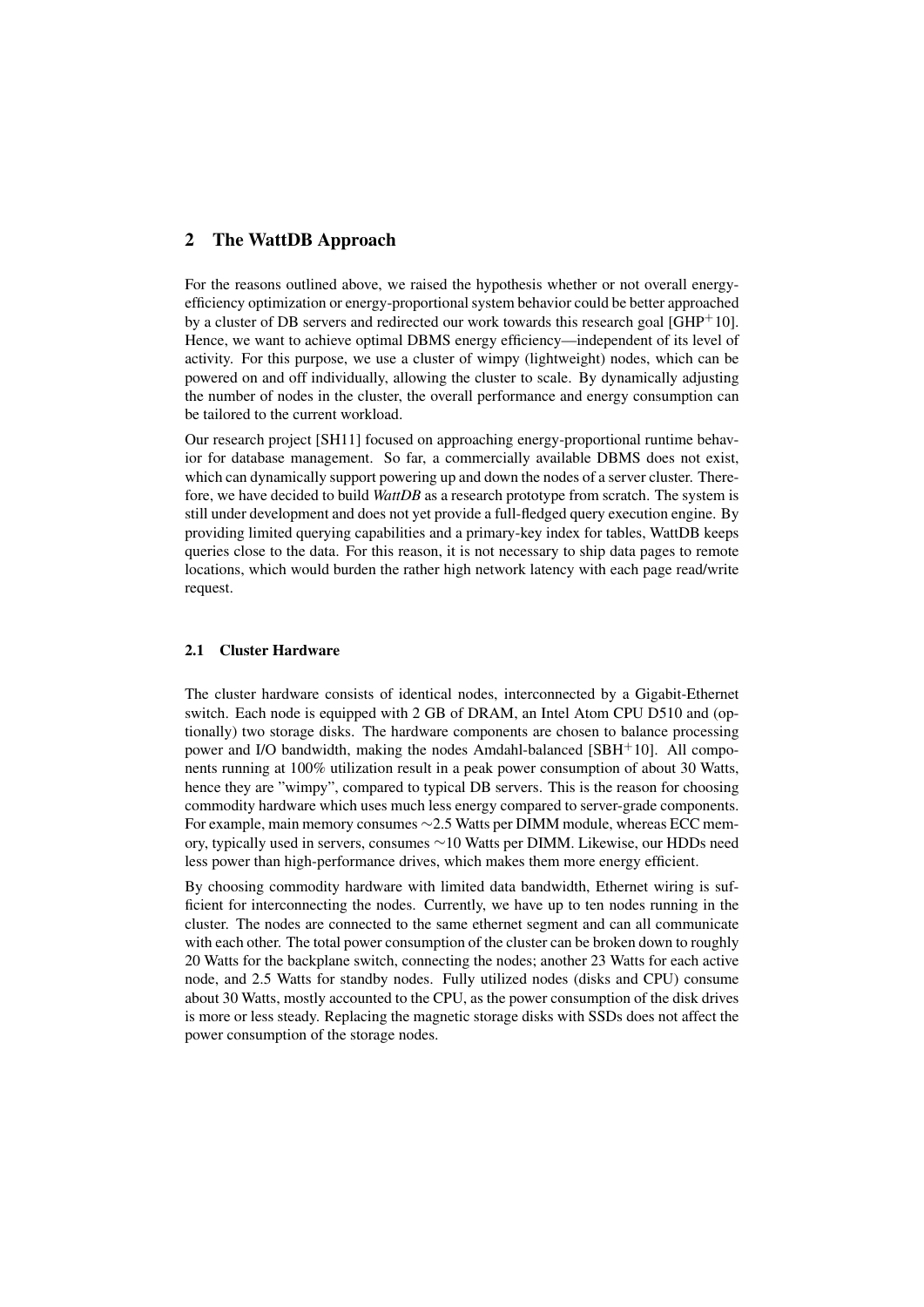

Figure 1: Overview of the cluster

## 2.2 Software

WattDB is a single-master DBMS, where one dedicated node accepts client connections, distributes incoming queries and keeps metadata for all cluster nodes. This node is also responsible for controlling the power consumption of the cluster by turning nodes on and off. The master is not processing queries, but distributing query plans and collecting results. This decision was made to prevent interferences between query processing and maintenance tasks on the master. Figure 1 sketches an exemplary cluster of seven nodes with the master on top. The remaining nodes can be classified as either storage nodes or processing nodes, whether they have disks attached or not. *Storage nodes* provide storage space to the cluster and act as page servers for other nodes. *Processing nodes* are executing queries by requesting pages from the storage devices, evaluating the content and writing them back. These nodes also hold the DB buffer to mitigate latency and limited bandwidth to the storage nodes. As mentioned, the query capabilities are still limited. The minimal configuration of the cluster requires the master node, at least one processing node, and also one storage node. It would be possible to allocate all three functions on a single physical node, but we decided to keep them separate for easier debugging and analysis.

# 2.3 Database Functionality

WattDB is based on a hybrid storage architecture. At the hardware level, the database can be considered as a shared-disk system; each processing node can access all storage disks remotely by connecting to the corresponding node and requesting pages. Characterized by its processing behavior, the shared-disk architecture is restricted to a logical sharednothing DBMS. Each processing node has limited access to the storage layer and may only work on pages whose accessibility is previously defined by the master node. This restriction is enforced by the database software. By combining both approaches, *shared disk and shared nothing*, WattDB gains the flexibility to re-assign pages to processing nodes while avoiding synchronization cost that would come with a plain shared-disk architecture.

Database tables can span multiple processing nodes, each responsible for one of the table's partitions. Data is physically partitioned to the storage devices present, logical partitioning is currently not supported. Therefore, queries have to be evaluated on all processing nodes having partitions of the table in question. Re-distributing data blocks on storage devices is always possible and does not require any logical partitioning scheme, because it oper-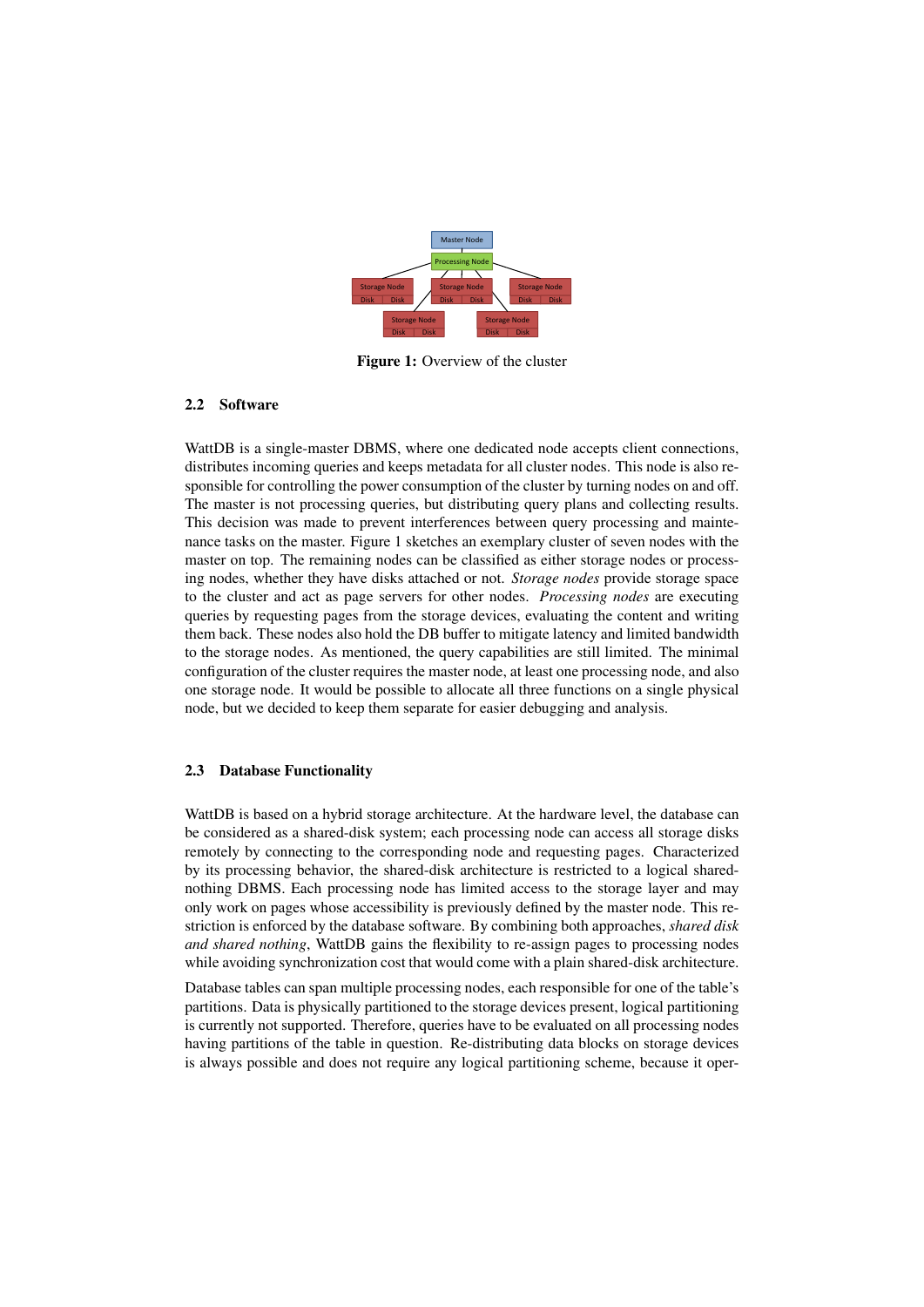ates on physical data blocks. The mapping from logical to physical pages is done in the processing nodes, redistributing storage blocks only requires an update of the mapping.

#### 2.4 Power Management

To approach energy-proportional processing behavior, WattDB is intended to dynamically scale the number of active nodes based on the current workload.

The master node is responsible for managing the cluster, switching nodes on and off, and redistributing the storage load. Each node monitors its disk and CPU usage and reports the readings periodically to the master to allow informed decisions based on the actual utilization of each node. The master is using the monitoring results for cluster orchestration—in particular, to estimate the overall cluster performance and to react to changing utilization.

Based on the monitoring data, the master node is running a kind of scheduling algorithm to adjust the number of nodes. This algorithm runs every minute and takes the past five minutes into account for calculating the IOPS. Listing 1 sketches this process in pseudocode. First, all active storage devices in the cluster are examined and the current IOPS are compared to the threshold of max. allowed IOPS for this device (line 7 of the listing).<sup>1</sup>

#### Algorithm 1 Power-management pseudo code

```
1 ForEach(Storage storage in Cluster.Storages) {
2
       If(!storage.PoweredOn) {
4 continue;
5 \qquad \qquad6
7 If(storage.IOPS > MAX_IOPS_PER_DISK) {
          // Storage overloaded, acquire new storage and distribute data
 9
10 Storage storageNew = PowerUpAnotherStorage();
11 Storage storageOld = GetStorageWithHighestLoad();
12
13 distributeBlocks(storageOld, storageNew);
14 }
15
16 If(storage.IOPS < MIN_IOPS_PER_DISK) {
17 // Storage underutilized, consolidate data to other active storages
18
19 consolidateStorage(storage);
20 storage. Suspend(\overline{)};
21 }
rac{22}{23}// Suspend unused nodes
24 ForEach(Node node in Cluster.Nodes) {
25 If(node.ActiveStorages == 0 & &<br>26 node.Partitions == 0 & &
26 node.Partitions == 0 & &<br>27 !node.IsMaster) {
          !node.IsMaster) {
28 node.Suspend();<br>29 }
       \rightarrow30 \qquad }
```
<sup>1</sup>The threshold is set to 90% of the peak IOPS for the drive, which was determined beforehand.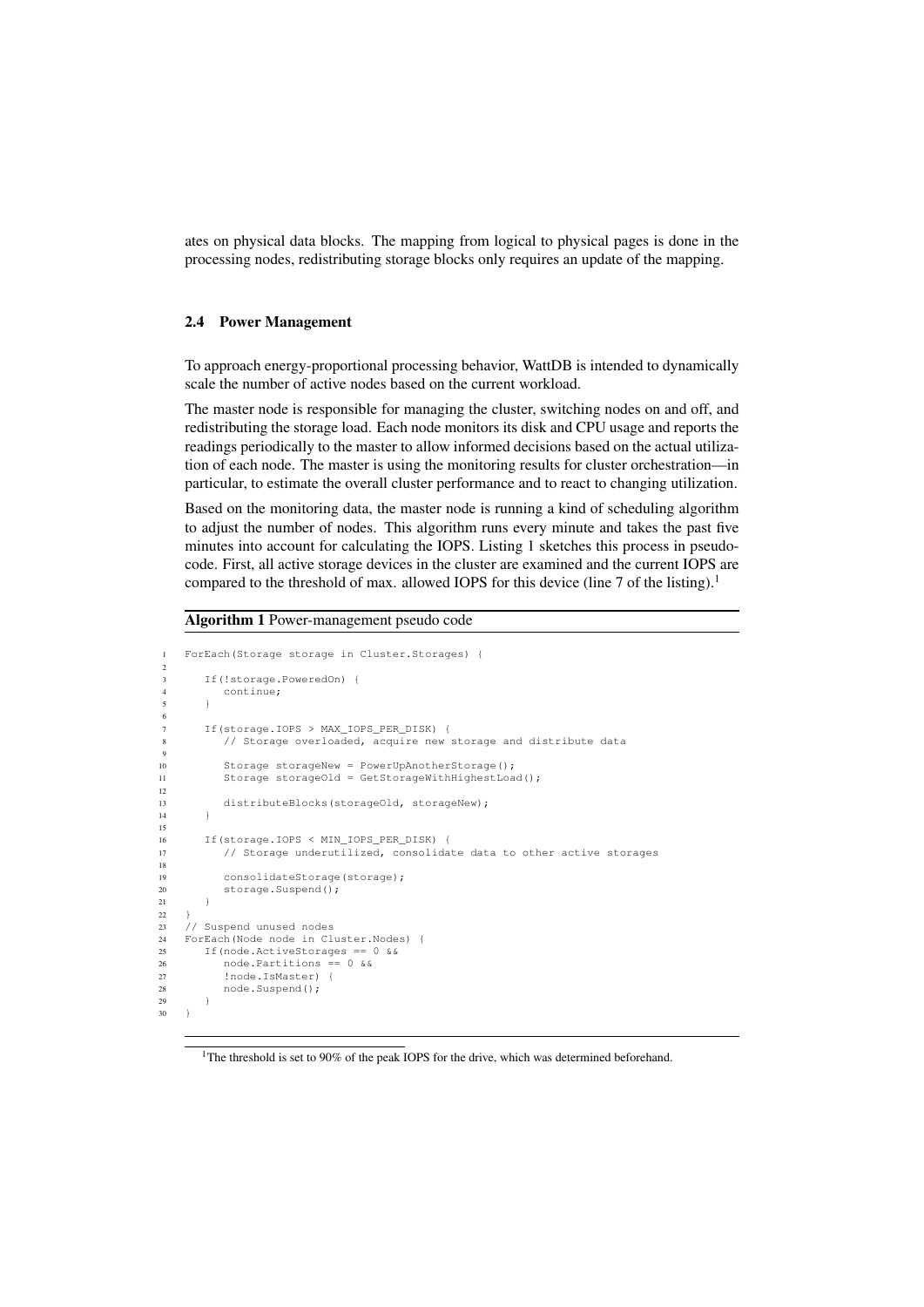If the current utilization of a device exceeds the threshold, it is considered overloaded and the data is distributed to other storages devices. Not depicted in this listing is the selection of the distribution targets (line 13): The algorithm tries to move blocks to active, nonoverloaded storage devices attached to the same node first, to minimize network traffic. In case these storage devices are already utilized too much, additional disks on the same node are powered up and used as a target, if possible. Lastly, when all the storage devices identified above are not sufficient to handle the load, other nodes are taken into account as well, and data blocks are shipped over the network to re-distribute the load. In case no other eligible nodes are found, additional storage nodes have to be powered up first.

After analyzing the overutilized storage disks and distributing their load, the algorithm now examines underutilized storage devices and tries to consolidate data blocks to other storage devices (line 16). This step performs the opposite work as sketched above and aims to reduce the number of storage disks, while still maintaining sufficiently high IOPS. Consolidating storage disks (line 19) follows a similar logic as before: First, disks on the same node are selected as target devices, if they are not overloaded already. Second, remote locations are involved and blocks have to be sent via the network. In both cases, *all* blocks are moved to other locations in order to shutdown the originating disk. After redistributing the disk load, the algorithm takes a final step and suspends all nodes, which do currently not serve a purpose (line 24–30).

# 3 Benchmarking for Energy Efficiency

So far, we have sketched the essential components of WattDB responsible for approaching our overall goal. However, testing a system for energy efficiency also requires a new benchmarking paradigm. Established procedures to measure DBMS performance cannot be used to get meaningful estimates of the system's power consumption (see below).

#### 3.1 Benchmark Procedure

As we have shown in [SHK12], typical server workloads strongly vary in their utilization. In this study, we have examined the servers of an ERP service provider and monitored their workloads. We observed that servers are typically not fully utilized all the time. Instead, the servers are usually loaded between 20 and 30% of their peak performance; but these servers are not overdimensioned for their workloads: During some (short) period of the day, their full capacities are needed to satisfy the performance demands, either for processing the incoming OLTP workload or for generating OLAP reports. This observation was made by other studies as well. Barroso and Hölzle [BH07] have shown that a cluster of nodes is more than half of the time below 50% load. Yet, its energy consumption during underutilization is comparable to its peak.

Current database benchmarks (primarily TPC-\*) lately incorporated power measurements to deliver additional runtime characteristics for their evaluation. TPC-Energy was defined as such an addition to the performance-centric measurements. Nevertheless, the power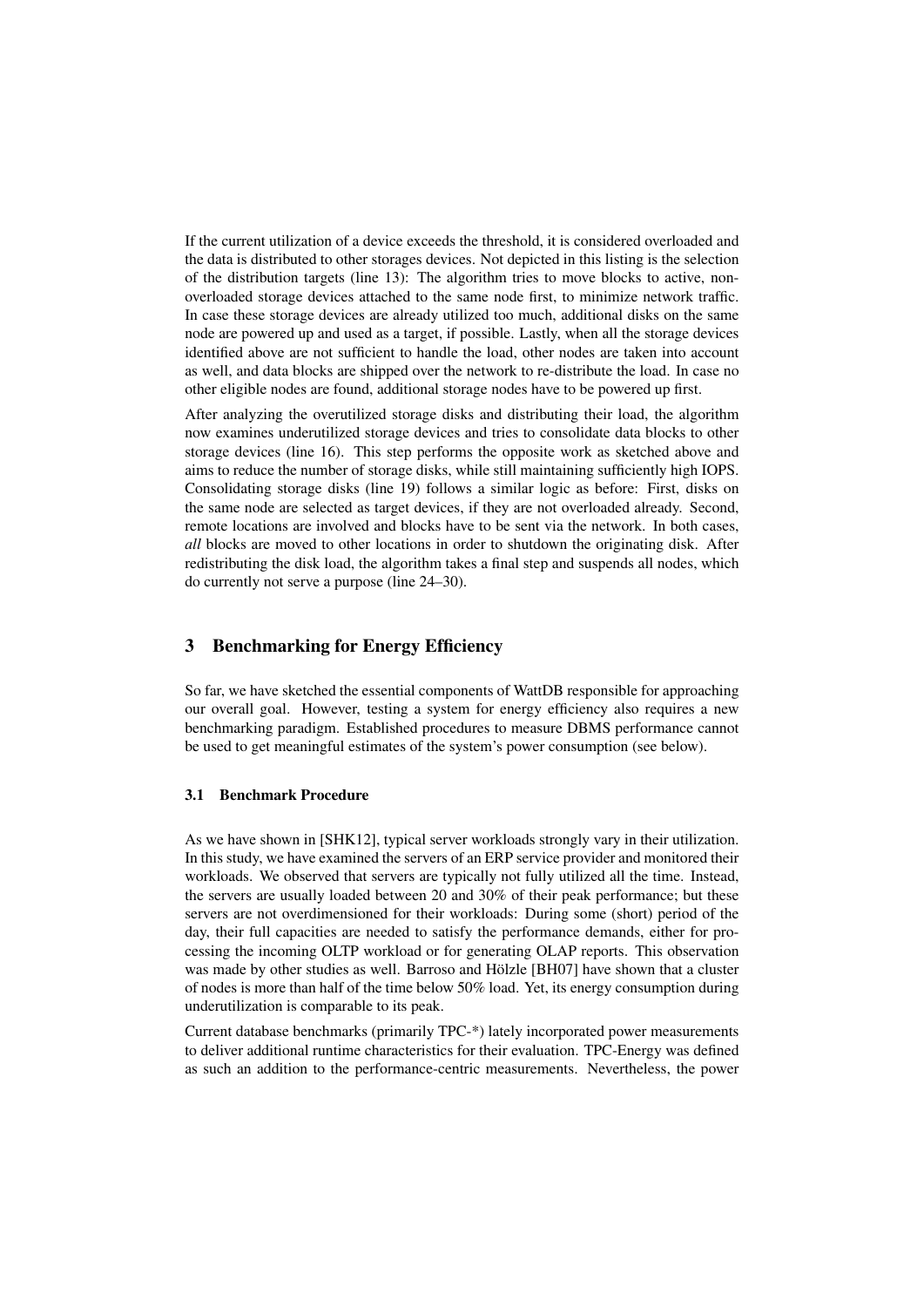

Figure 2: Traditional benchmarking compared to our proposal

consumption is only reported for idle and full utilization, leaving the typical DB server usage disregarded.

We will employ the benchmarking paradigm we proposed earlier [SHK12], which addresses typical usage patterns of databases and tries to mimic them in a benchmark run. Figure 2 depicts an exemplary benchmark run compared to traditional benchmarks. While traditional benchmarks only stress the system under test at 100%, the proposed benchmark will burden the system at different utilization levels to simulate such typical usage patterns.

Each benchmark step is scheduled to run for 30 minutes. If the DB cluster is able to finish the benchmark earlier, due to overprovisioned resources, the energy consumption of the time remaining is still recorded. In case the cluster cannot fulfill all queries in time, the total additional processing time and energy consumption is measured. These constraints are introduced in accordance to the benchmark definition in [SHK12].

## 3.2 Simulating OLTP Queries

Complex query capabilities are not yet implemented in WattDB, therefore, OLTP queries cannot be used to benchmark the database. Instead, the benchmark consists of a set of threads, executing an OLTP simulation. Each thread is representing one database client, running a series of OLTP queries.

Each query consists of a series of page reads, (artificial) processing steps and writes to simulate an OLTP query trace and to generate load at the storage layer; the processing nodes are not utilized much. Hence, this benchmark is heavily IO-intensive to empirically evaluate especially the storage layer and its energy-efficiency potential.

The benchmark operates on a 128 GB database with a primary-key index stored as a B\* tree. The database is preallocated on a single storage node which also contains the index. To circumvent the OS file system buffers and minimize the management overhead, no file system is used; instead, WattDB operates on raw disk devices. The database pages contain multiple records (which currently consist of an ID column and additional columns, filled with *junk* data to increase size). The inner leaves of the index fit into 2 GB of main memory, hence, after warming up, the buffer should contain a large fraction of the index.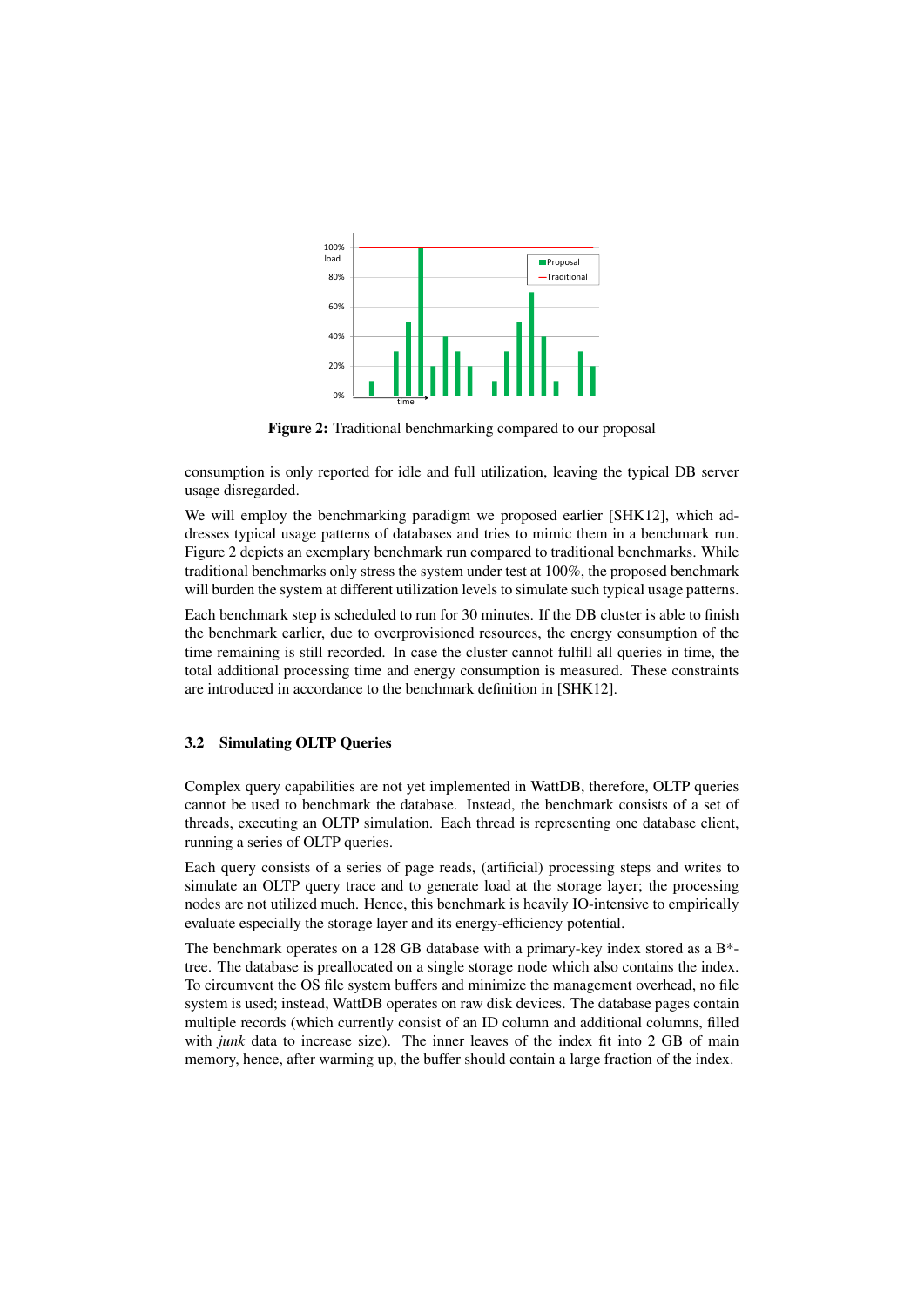The (simulated) OLTP clients randomly select IDs for reading records. For each request, the DBMS traverses the primary-key index to fetch the respective leaf page and locates the requested record inside the page. To emulate data processing, the threads generate CPU load by spin-locking. Finally, with a 1:4 chance, the page gets marked dirty in the buffer and, hence, has to be written back to the storage node at some time.<sup>2</sup> Afterwards, the benchmark thread goes to sleep for a specified time interval, before commencing the next read-process-write cycle. Such breaks are necessary when running an energy benchmark—as opposed to a performance benchmark. The system-under-test utilization can be tuned by adjusting the number of concurrently running clients, i. e., threads.

#### 3.3 Measuring Energy Consumption

To measure the energy consumption of the cluster during the benchmark runs, we developed and installed a measurement framework. The basic power measurements are done using a custom measurement hardware. This device is capable of keeping track of each node in the cluster and the additional peripherals (i. e., the network switch). It can read the power consumption at a frequency of 300 Hz and report the values digitally over a standard USB connection. A software component is reading the measurements and aggregates all values to the cluster's total power consumption. This aggregate is then reported along with the benchmark runtime to a log file. Furthermore, the framework consists of a hardware device, capable of monitoring the energy consumption of up to ten nodes and infrastructure devices like ethernet switches as well, and a software component which aggregates and logs the measured data. Our framework can be integrated into the benchmark component and allows combining performance measurements with energy data. Although it would be possible to monitor the energy consumption of each node separately, we aggregated all energy measures to show the consumption of the cluster for the sake of clarity (and not their differing distribution in ten separate plots). A detailed description of the hardware device can be found in [HS11].

## 3.4 Experimental Setup

Figure 3 depicts the experimental setup. The database cluster, consisting of ten nodes and the ethernet switch<sup>3</sup>, is powered by the measurement device, allowing us to monitor the power consumption of each server. The measured (analog) values (AC) are converted to digital readings and streamed to a connected computer executing the benchmarks based on a configuration file (Cfg) defining the specific usage patterns and sends queries to WattDB. By combining information from the benchmark runs (i. e., start and stop signals, duration) and the power measurements, the energy consumption for each benchmark run can be exactly determined. All data is written into a log file for later evaluation.

 $2$ The buffer decides which pages and when to write back.

 $3A$  single server would not need a dedicated ethernet switch, therefore we think it is fair to include it as a required hardware component into the measurements.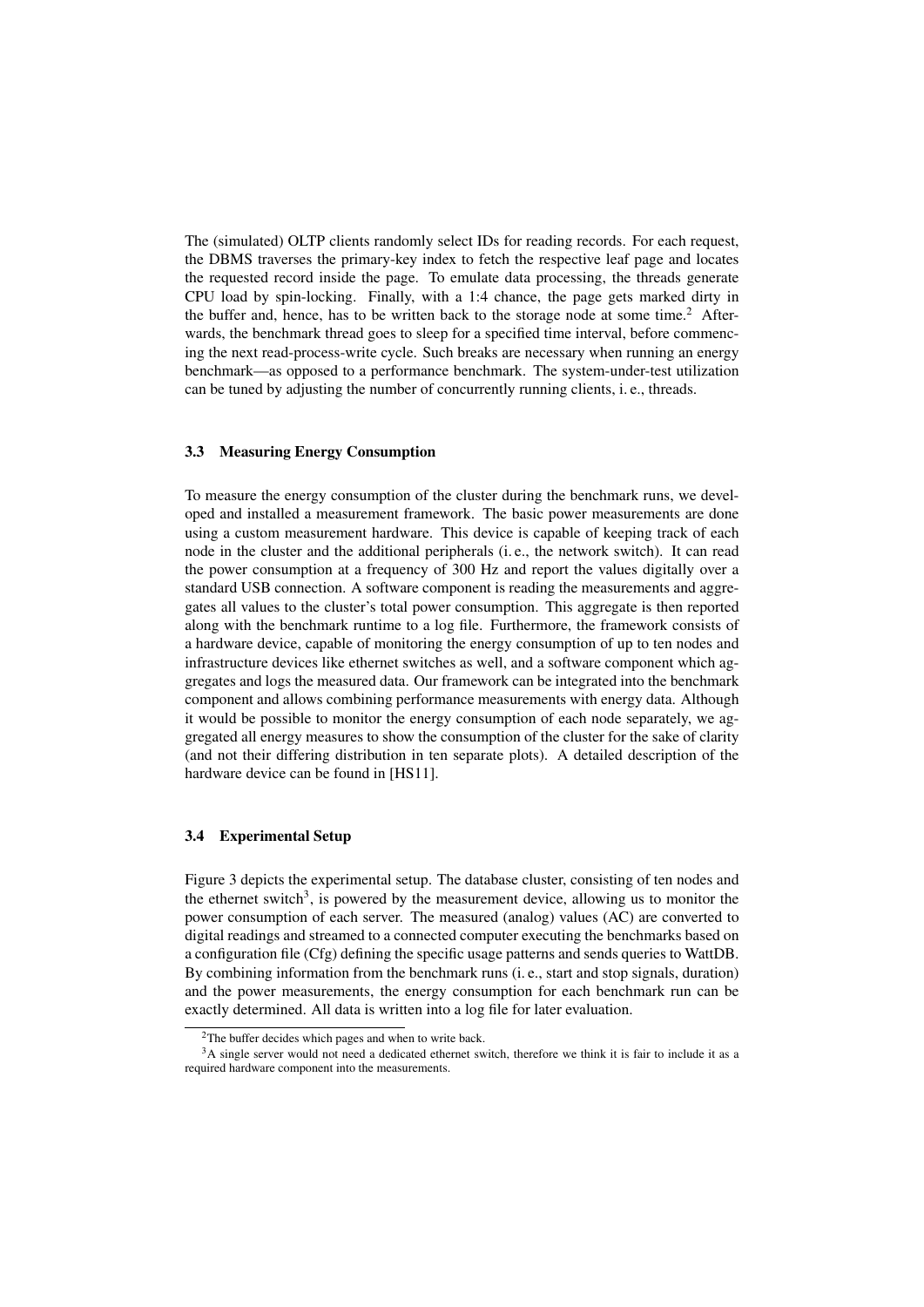

Figure 3: Experimental measurement environment

# 4 Measurement Results

In this section, we explain the benchmarking methodology we used to verify our claims on a cluster of wimpy nodes, as previously described, and show the results of the runs. We have deployed the WattDB software with an energy management component in the cluster, connected to an energy measurement device. By running the benchmark against a cluster configuration, we expect the software to react to the changing workloads and power up/down nodes as needed. To make results comparable, we have run the identical load profile (as explained by Figure 2) three times.

For the first cluster configuration, we distributed the DB pages to two storage disks on one node and disabled the power management algorithm. Therefore, the number of nodes was fixed to the bare minimum of 3 (master, processing node and storage node) and the cluster was fixed to its most power-saving configuration delivering the lowest performance.

As next cluster configuration, we distributed the DB pages to all available disks and started the same benchmark, again with disabled power management. This time, all nodes (the master, one processing node and five storage nodes) were active and the cluster was able to work with maximum performance and, as a consequence, maximum power consumption.

The results of these two cluster configurations were used as baselines to estimate the performance and power coverage the cluster can achieve. Finally, we set up an unrestricted cluster configuration, with the power management component in full control of the cluster and its current workloads. We expected the cluster to adapt to the current workloads, as the benchmark runs proceeded.

During each of the runs, we measured the runtime and the energy consumption of the query phase from the start of the first query until the last query finished. Initially, the benchmarks were run on a cluster of seven nodes with 10 magnetic disks attached. Five nodes were acting as storage nodes, each having two disks attached, one was used as processing node and the remaining one was the coordinating master node. Later, we replaced the magnetic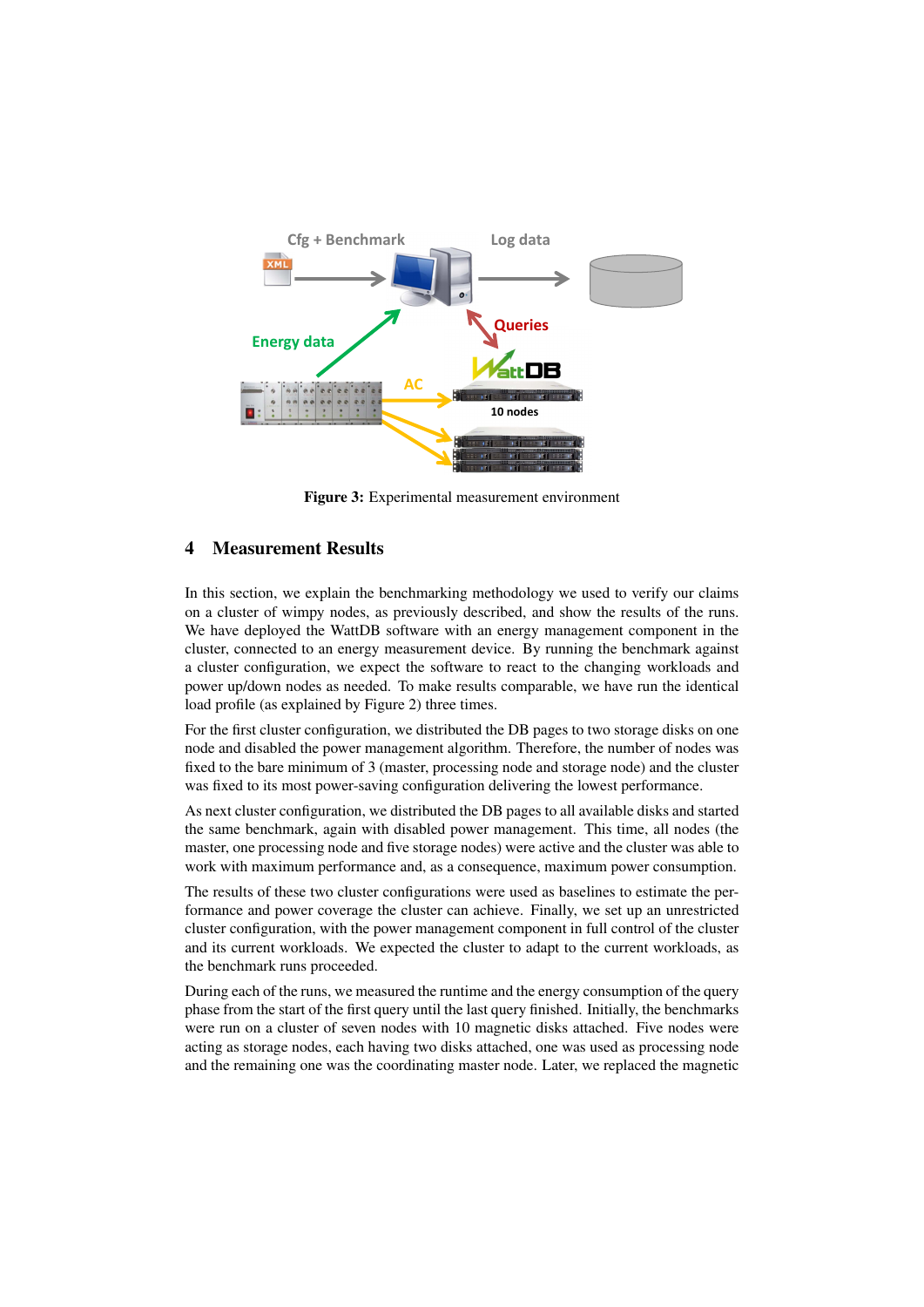

Figure 4: Performance: benchmark results for three cluster configurations

disks with 8 *Solid State Disks* (SSDs), thus reducing the number of storage nodes to four, and ran the benchmarks again. Since SSDs provide much more IOPS than traditional disks, we have increased the workload for the SSD benchmark by the factor of 10.

While running the benchmark against the three cluster configurations, energy consumption and runtime were reported to file. At the bottom of the result graphs, load profile or system utilization is depicted on the secondary axis. This is similar as in Figure 2 and only included for reference. Each graph plots the results of three cluster configurations: *Small Cluster* is showing results for the first run, where only two storage disks were active, thus forming the smallest possible configuration, *Big Cluster* is referencing to the second configuration with 10 (8) storage disks, and *Dynamic Cluster* depicts the measurements for an unrestricted run with the power management component active. In addition to the storage nodes, the master node and a single processing node were used in all three configurations.

On the left of each figure, the results of the configurations using magnetic disks are shown. The graphs on the right depict the results using SSDs. In all graphs, *sys load* refers to the utilization of the storage system, where 100% represent the maximum throughput the system could achieve (using all storage nodes and disks).

### 4.1 Performance

Figure 4 shows the performance graph for each run. As expected, the big cluster delivered the best performance and was even able to handle the highest utilization. The small cluster's performance broke down, due to it's constrained number of storage disks and the limited maximum IOPS. Finally, the dynamic cluster showed more or less identical performance to the big one, with small limitations in a case where dynamic adaptation caused some blocks to be moved between storage devices, which decreased the maximum performance. (It took only a few minutes to redistribute several Gigabyte of storage via Gigabit-Ethernet. By using compression, we were able to further reduce network traffic.) Compared to the total runtime of at least 30 minutes, redistribution cost was acceptable.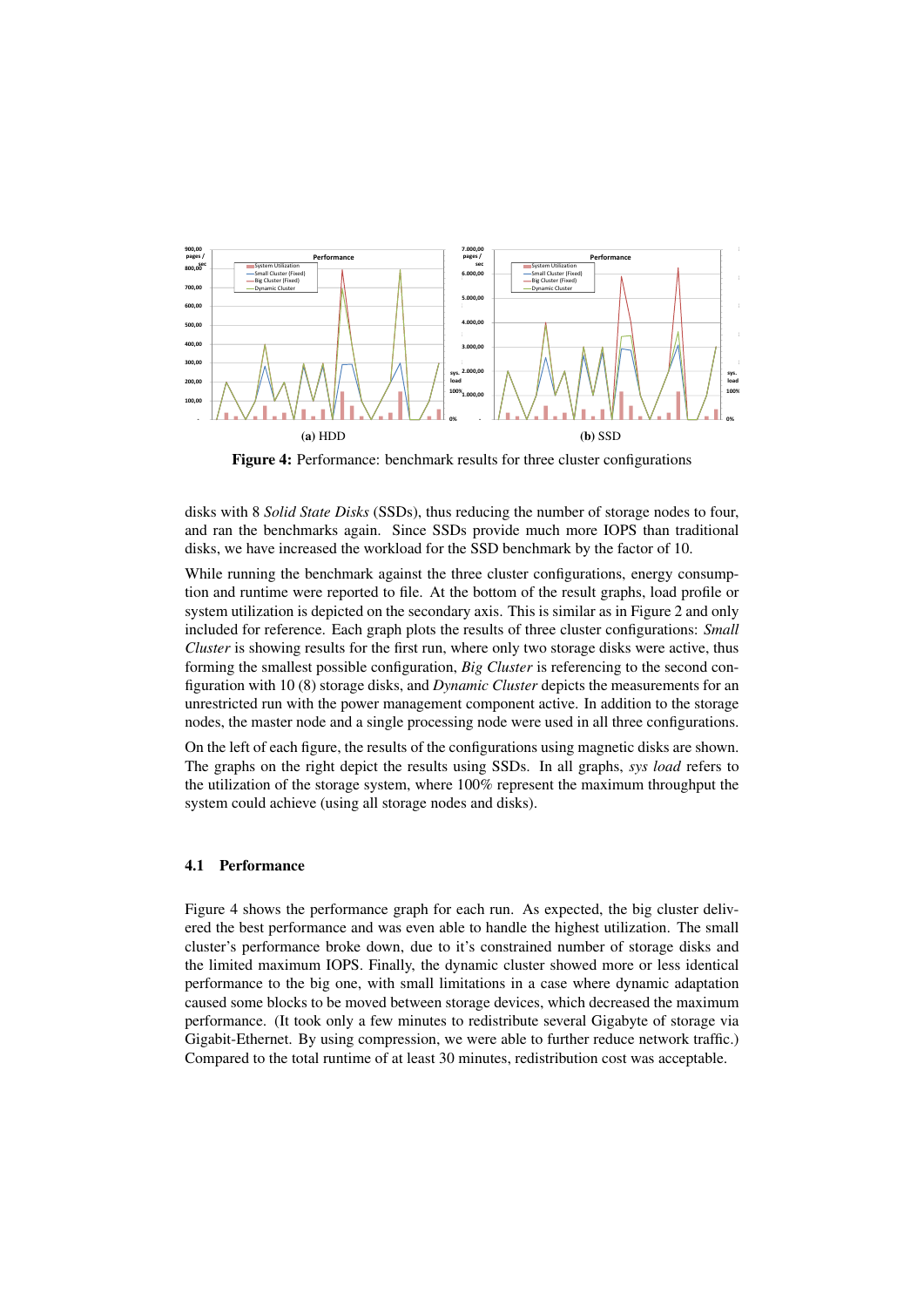

**Figure 5:** Power consumption: benchmark results for the three cluster configurations<sup>5</sup>

The performance using SSDs was much better, compared to magnetic disks. Still, the relative results are comparable, except for the dynamic configuration, which did not deliver the same peak performance as the pre-configured big cluster. When stressing the SSD cluster with heavy load, the performance of the cluster did not increase as expected. This might indicate optimization potential in the power management component or a bottleneck which was not monitored, e. g., CPU or network.

### 4.2 Power Consumption

Figure 5 visualizes the power consumption during the benchmark runs. Both fixed configurations exhibit a mainly static power consumption, because the number of nodes was fixed. The big cluster delivers no measurable difference for the HDD configuration between idle and full utilization.<sup>4</sup> Compared to idle, the SSDs exhibit a slightly increased power consumption under load. The dynamic configuration oscillates between the lowest and highest power consumption, as the cluster adapts to the workload. Using HDDs, the power management decided for our benchmark to use all available storage devices to share the load. For SSD configurations, however, not all storage devices were used, possibly because the storage was not over-utilized and some other component of the cluster was the bottleneck. Our power management decided to distribute the load to two storage disks on two separate nodes, instead of two disks on the same node. This is another indicator that the network was the limiting factor in the benchmarks, and not the IOPS of the SSDs.

<sup>4</sup>CPU-bound benchmarks might reveal different power characteristics.

<sup>&</sup>lt;sup>5</sup>The use of enterprise server hardware would enlarge the relative distance between the curves of the small and big cluster. As a consequence, the overall saving of the dynamic cluster would have been amplified.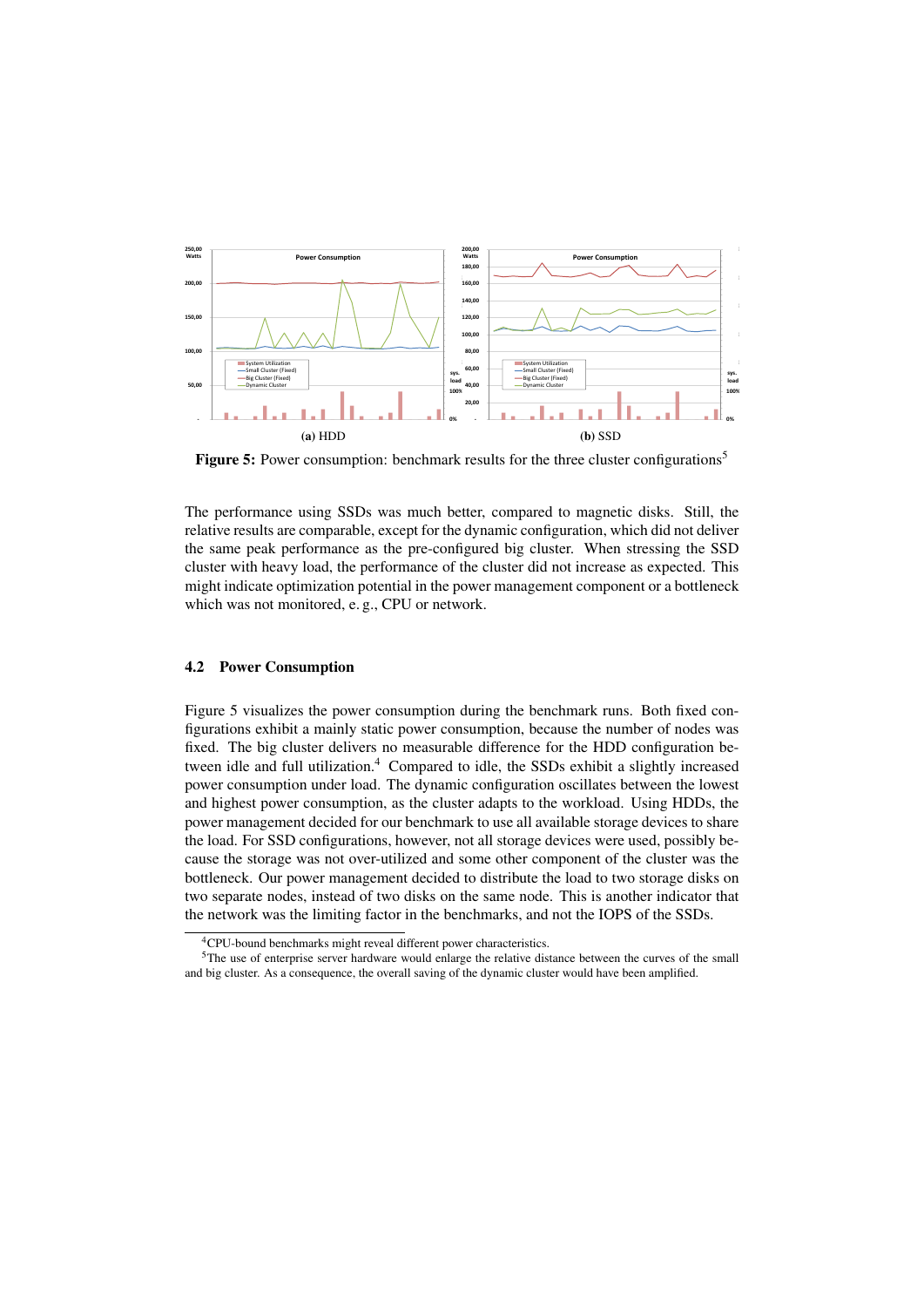

Figure 6: Variation of energy efficiency for the three cluster configurations

# 4.3 Energy Efficiency

If we relate performance to energy consumption (which is power consumption times benchmark duration), we can calculate the energy efficiency for each of the runs, which is shown in Figure 6. Energy efficiency is expressed in pages per Joule, i. e., how many pages can be processed by consuming one Joule of energy. Not surprisingly, the small cluster exhibits the best energy efficiency during low utilizations. The big cluster is simply overprovisioned to satisfy the workload and consumes more energy to process the same amount of work, hence, its energy efficiency is worse.

At full utilization, the situation turns in favor of the big cluster. The small cluster is not suited to handle the high utilization and needs almost 3 times as long as the big cluster to process the workload (not depicted here). As a consequence, the energy consumption of the small cluster is much higher and the energy efficiency accordingly lower.

The dynamic cluster powers storage nodes up and down according to the current workload. Therefore, under low utilization, its energy efficiency is identical to the small cluster. With rising load, the dynamic cluster powers up additional storage devices; hence, its energy efficiency gets comparable to that of the big cluster. Again, transition costs to move storage blocks decrease the energy efficiency in the dynamic case.

Using SSDs, energy efficiency is roughly 10 times better, although the difference between the small and the big cluster is not as prominent as with magnetic disks. The small cluster is still the most energy efficient one at low utilization and the big one only pays off at full load, but the reduced performance of the dynamic cluster affects its energy efficiency.

## 4.4 Energy Delay Product

When calculating energy efficiency, a system that is twice as slow, but consumes only half the power, will get the same score, because the same amount of work can be done using the same amount of energy. This calculation disregards the user expectation, as the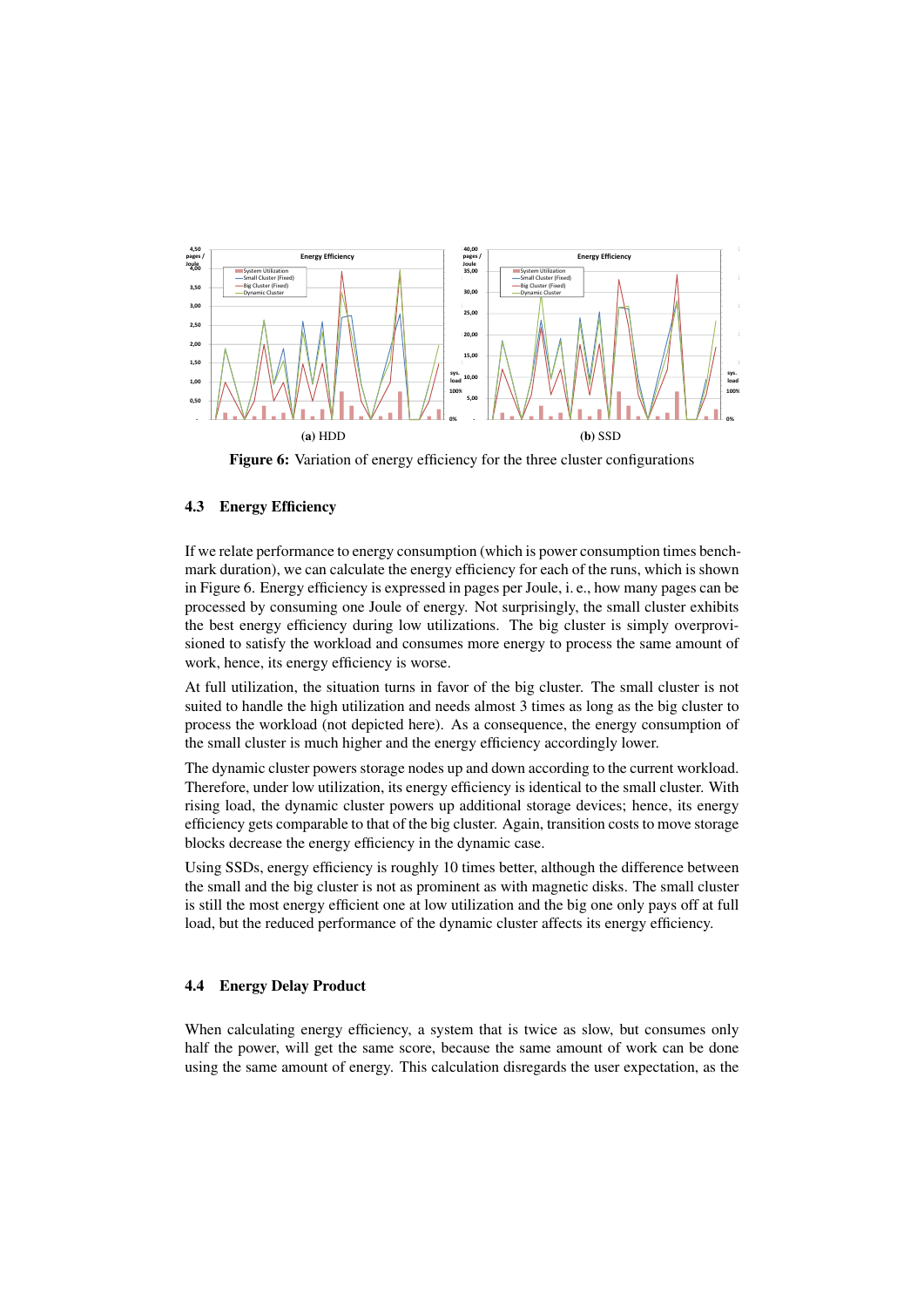

Figure 7: Illustration of the EDP for the three cluster configurations

user/consumer is interested in getting results quickly. Therefore, we added another metric, which takes power consumption and query delay (i. e., the inverse of the performance) into account; the *Energy Delay Product* (EDP), a metric stemming from chip and microprocessor design [GH96]. EDP is defined as follows:

> $EDP =$  execution time  $\times$  energy consumption *or*  $EDP =$  execution time<sup>2</sup>  $\times$  power consumption

Hence, faster query execution times get rewarded more than power consumption, i. e., a system with twice the execution time must consume less than 1/4th of the power to get the same EDP rating. A lower EDP is generally favorable.

Figure 7 shows the EDP for the three benchmark runs. The small cluster exhibits the lowest EDP under low utilization, but does not perform well under heavy load. Starting at 50% utilization, the EDP of the small cluster outgrows the big cluster's EDP, because the load is too high for the small cluster and the execution time nearly triples. The big cluster shows a stable EDP, regardless of the workload. In most cases, the cluster is underutilized and, thus, more energy is consumed and the EDP is higher, compared to the small cluster. Only in peak-load situations, the additional performance of the big cluster pays off. The dynamic cluster shows the best overall EDP, with a similar score to the small cluster when not fully utilized and a slightly higher EDP in the peak-performance benchmarks.

Running the benchmark on SSDs, even the big cluster seems to have trouble handling the heavy workloads, hence, the rising EDP. The dynamic cluster is also unable to adjust the configuration to score a low EDP. As previously mentioned, this indicates a bottleneck beyond the reach of the current monitoring.

In summary, the measurements clearly illustrate that no fixed cluster configuration, neither a small one, nor a big one, is able to process the given workload in the most energy-efficient way. Hence, the results of the dynamic cluster can be considered as a proof of existence that, in specific cases, energy proportionality can be approximated for DBMS processing and that the increased effort pays off in terms of energy saving—without sacrificing too much performance.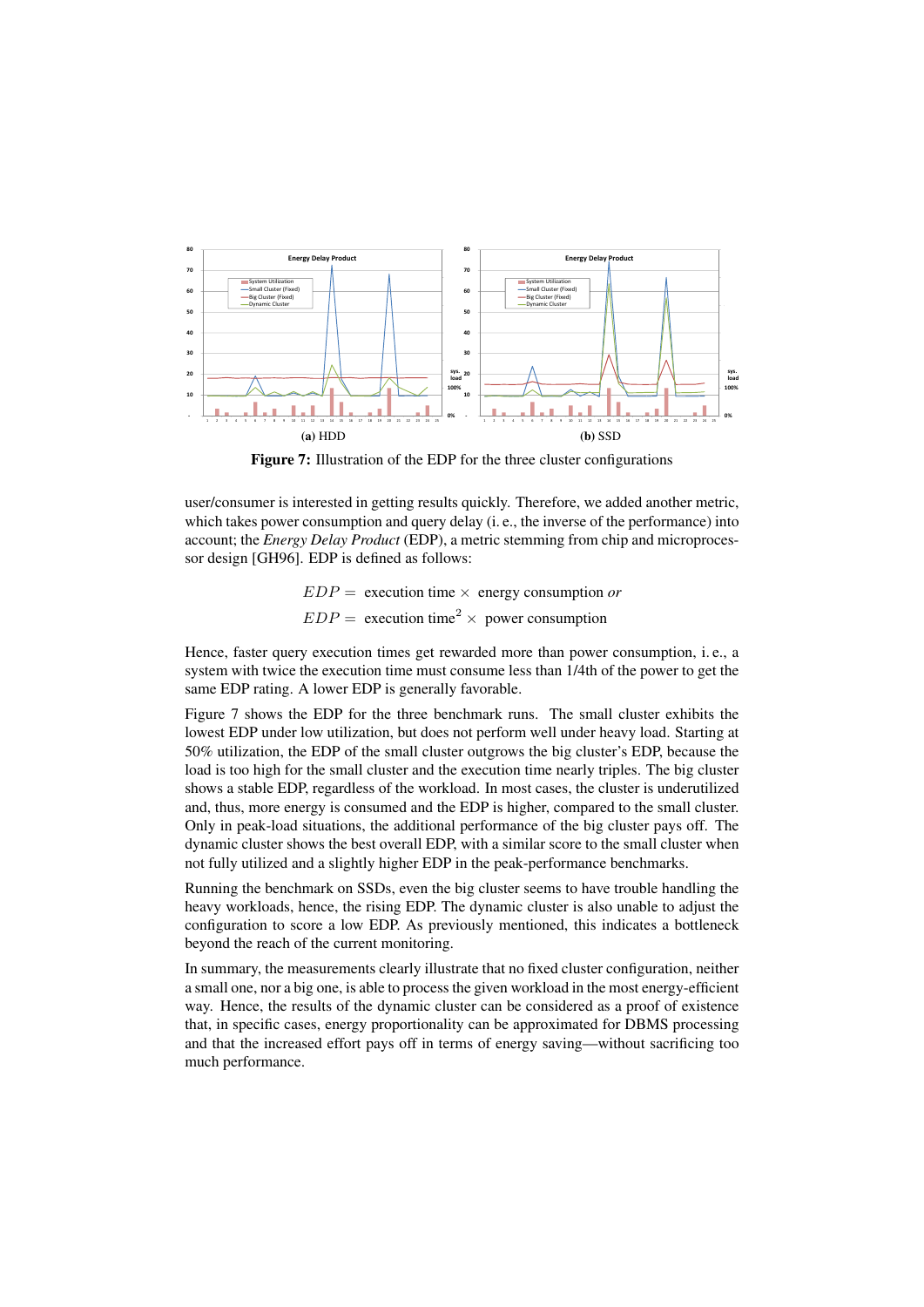# 5 Related Work, Conclusion & Outlook

As highlighted, a key result for energy efficiency of single-server DBMSs was published by Tsirogiannis et al. [THS10]. An exploration of a clustered DB system—close to our approach—was reported by Lang et al. [LHP+12]. Their contribution identified ways to improve energy efficiency in database applications by using a *static server cluster* instead of a single-server DBMS. Using a COTS (commercial off-the-shelf) parallel DBMS, they ran a single TCP-H query as workload and repeated their experiments on clusters where the cluster size/server configurations were set up for each test run. First, they reduced the number of beefy (powerful) nodes step-by-step from 16 to 8 nodes. Then, they gradually replaced the beefy nodes by wimpy (lightweight) ones. Both experiments resulted in decreased energy consumption, because the reduced cluster size or the lightweight nodes replacing beefy nodes needed less power, and in reduced performance. By analyzing the results, they revealed opportunities leading to improved energy efficiency. Although the experiments in  $[{\rm LHP}^+12]$  used only static server configurations and did not explain how the unused servers in the cluster could be turned on/off, they also delivered at least a kind of *existence proof* that research in DB clusters may lead to enhanced energy efficiency.

Our results are a step forward towards dynamically achieving energy proportionality. We have shown that energy proportionality can be approximated by using a cluster of commodity hardware and that tuning the system to a certain performance level comes with the drawbacks of limiting either the maximum processing power or the possible energy savings. By automatically adjusting the number of nodes to a running workload, which results in a balanced trade-off between performance and energy consumption, we demonstrated that it is possible to configure a cluster to process data in the most energy-efficient way. By dynamically reconfiguring the storage to fit the workload, a cluster of nodes reveals substantial energy-saving potential compared to big servers and also compared to statically configured clusters. The workload explored was rather simple and served as a starting point to reveal in our future work the data clusters and workload patterns requiring only limited reorganization/reallocation where such a storage server—while preserving its intended energy-proportional behavior—can be used. Nevertheless, our findings represent a milestone towards an energy-proportional DBMS, because the storage in traditional database systems accounts for more than half of the power consumption [PN08].

By using SSDs, IO is not the only limiting factor in the cluster. In the future, we will include CPU, main memory, and network into the monitoring scope as well to allow dynamic adjustments of all DBMS-relevant components. While scaling at the storage side was rather easy—it only required to copy/move data from one disk to another, while keeping the logical pointers up-to-date—, scaling at the processing side is more complex.

The experiments show that re-distribution of storage blocks and cluster balancing cannot be done frequently, due to the cost of shipping storage blocks via the network. By including historical measurements and forecast data, we are planning to extend the reactive power management component to become proactive [KHH12]. Workloads usually follow an easy-to-predict pattern, e.g., workdays are similar to each other, workloads in December keep rising for e-commerce back-end DBMSs, and so on. Therefore, we expect even better energy savings with a proactive cluster.